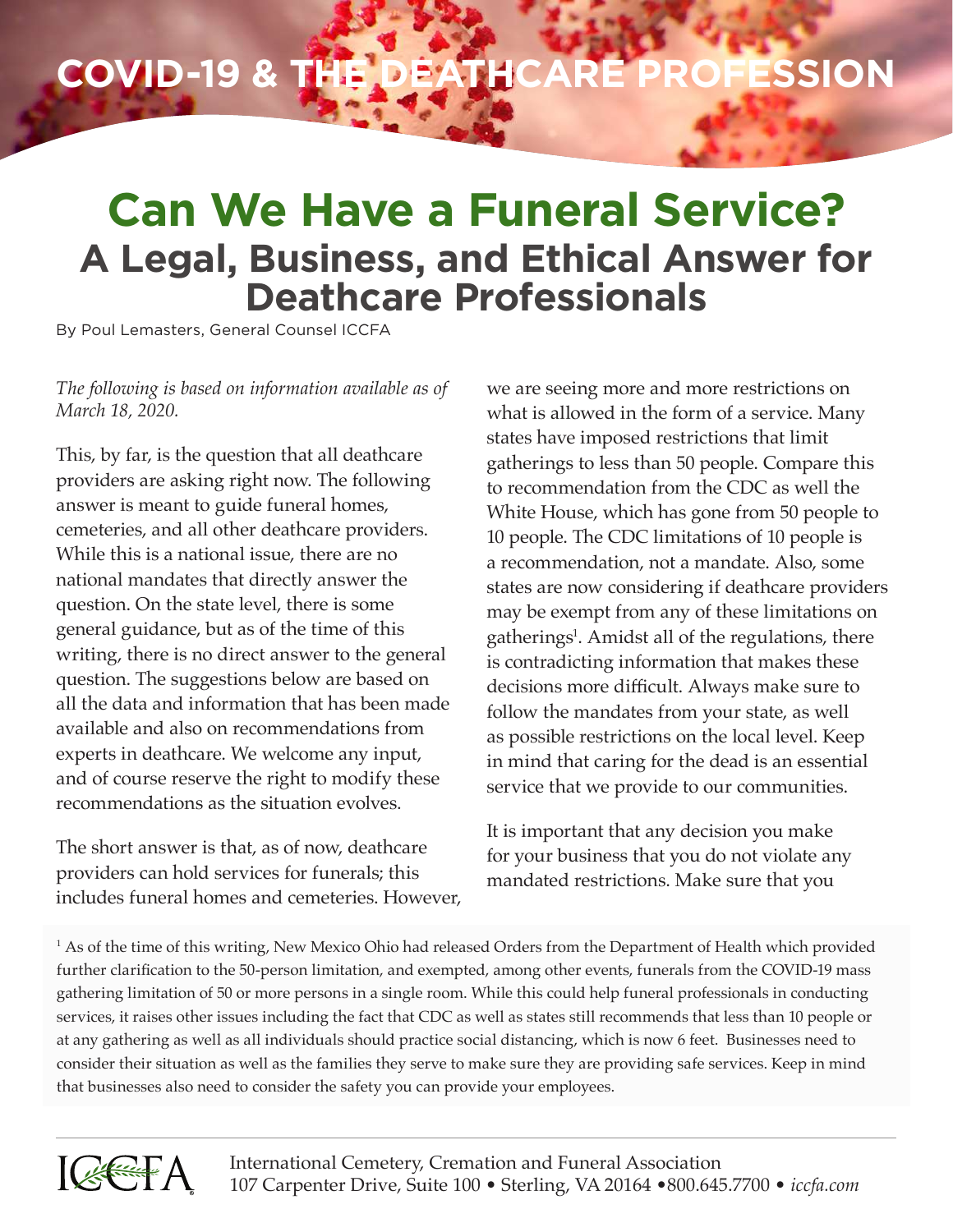follow your state guidelines - at a minimum. Please note that another common limitation some states are mandating is room capacity. This limitation places an additional restriction where room capacity must be half of the allowed normal capacity. In other words, if you have a room that only allows 30 people, you may have to limit that room to 15 people. Some states are acknowledging that outdoor activities are safer, but the limitation on number of people still exists. In addition to these restrictions, there are other closures that will affect services<sup>2</sup>.

As a business decision, it is recommended that you make sure to follow guidelines and avoid over AND under precautions. For example, if you decide to hold a service that is beyond the number of suggested allowed individuals, you not only may risk potential liability, but you also run the risk of being in the spotlight for a violation. As a deathcare provider you do not want to be in the news for violating the limitations of gatherings.

On the other end of the spectrum, be cautious of over-limiting services and deciding that an easier option is to just say no to all services. While your business is free to adopt any safety precautions that you believe are acceptable, and justified, it is suggested that at this time deathcare providers still do everything in their ability to honor the requests of families and provide the services that are available. Keep in mind, that if your business gets to a point where it believes it cannot handle deceased or families safely, you need to stop. This could come about due to a lack of equipment - or possibly due to COVID-19 infections in your own

business. However, if we as deathcare providers take it upon ourselves to limit services beyond what the national and state recommendations are, we may find ourselves causing permanent damage to the services we provide.

While many providers offer 'traditional' services, meaning social gatherings, this may be the time as a profession to start looking at other options. As a provider you may want to consider making arrangements and offering services virtually. This does not necessarily mean expensive equipment; this could be using services such as Facebook live; or simply using your telephone. The point is that providers need to be thinking of answers now so that they can continue to provide services for families.

In regard to handling a funeral for someone who has died from COVID-19, there will most likely be further limitations. For deathcare providers, there may be limitations first as to how the deceased is handled. Some states are now suggesting that a death due to coronavirus must be cremated. This is early in the process, and we will monitor as states provide more information. However, the funeral of a coronavirus death will also be handled differently. In such a case, it is likely that all immediate family will be quarantined. This, in of itself, will change the funeral process. Again, in a coronavirus case, make sure to follow any and all state requirements, and also be prepared to work with state authorities in such cases.

Overall, deathcare providers can still provide services, the services will just need to be limited. We encourage all funeral providers to work

2 At the time of this writing, many churches, including the Catholic Diocese, have cancelled all services/masses until Easter. Additionally, other religious groups and leaders are placing limitations on services including who may attend; this includes various synagogues that are limiting certain funeral practices. It is suggested that providers confirm with local churches to know what is and isn't allowed.